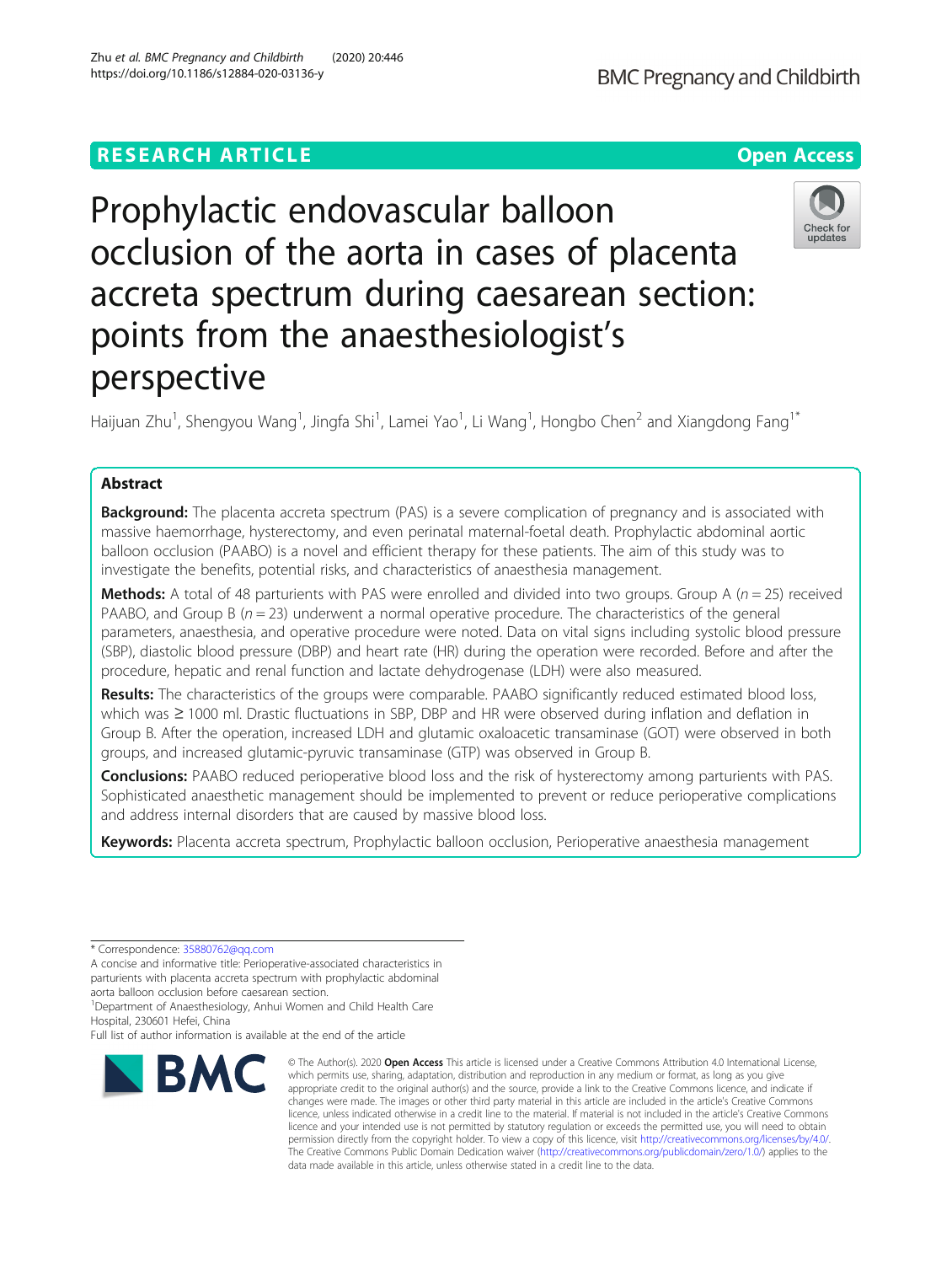## Background

The placenta accreta spectrum (PAS) is a severe complication of pregnancy and is associated with massive haemorrhage, hysterectomy, and even perinatal maternal-foetal death. The PAS can be divided into three types according to the depth of implantation: placenta accreta, placenta increta, and placenta percreta [\[1](#page-7-0)]. Parturients with suspected PAS are prenatally diagnosed by ultrasonography (US) or magnetic resonance imaging (MRI). A history of caesarean section (CS) is one of the main risk factors for the development of PAS. In recent decades, the incidence of CS for non-medical reasons has increased dramatically worldwide [\[2\]](#page-7-0). In China, the nationwide CS rate increased to 39% in 2008, with a higher rate in urban areas (64% in 2008) [[3\]](#page-7-0). As a result, the incidence of PAS in parturients with second pregnancies and a history of CS has gradually increased in recent years [\[4](#page-7-0)]. CS is the optimal therapeutic approach for parturients with PAS, but with the traditional CS method, massive haemorrhaging and maternal death can occur. Additionally, hysterectomy is often inevitable due to life-threatening bleeding. Although this treatment reduces maternal mortality, it results in infertility, which is difficult for most Chinese patients and their families to accept [\[5](#page-7-0)]. Therefore, it is necessary to explore novel treatment options for reducing blood loss during caesarean delivery and preserving fertility in patients with PAS.

Radiation-guided endovascular interventional techniques for the treatment of obstetric haemorrhage have emerged over the past  $30 \sim 40$  years [[6\]](#page-7-0), including ligation of the internal iliac artery or uterine artery, endovascular temporary occlusion of the bilateral internal iliac, and occlusion of the uterine arteries [\[7](#page-7-0)]. However, the therapeutic effects of these techniques are limited due to the rapid recruitment of a rich collateral blood supply to the gravid uterus [\[6](#page-7-0)]. In recent years, endovascular prophylactic abdominal aortic balloon occlusion (PAABO) has been widely used in the treatment of non-compressible truncal haemorrhage, such as haemorrhage from trauma, an aneurysm or tumour of the chest or pelvic cavity  $[8]$  $[8]$ , an abnormally adherent placenta [\[1](#page-7-0)]. Preoperative prophylactic placement of an occlusion balloon in the abdominal aorta and inflation after cord clamping can reduce uterine arterial pressure and blood loss in parturients with placenta accreta, thereby providing a clear surgical field, reducing bleeding and decreasing the likelihood of hysterectomy.

However, although several articles have reported the haemostatic effect and safety of PAABO, little is known about the perioperative changes and characteristics of anaesthesia management. In the present study, we retrospectively investigated the benefits, potential risks, and characteristics of anaesthesia management with PAABO.

## **Methods**

We performed a historical control study of patients with PAS from 1st March 2015 to 30th September 2016 in the Maternal and Child Care Hospital of Anhui Province. Written informed consent was obtained from each parturient before enrollment in the study according to the process of informed consent by the Institutional Ethics Committee of Anhui Women and Child Health Care Hospital. The study was approved by the Institutional Ethics Committee of Anhui Women and Child Health Care Hospital (2016(12)).

Forty-eight pregnant women were included in this trial, and the inclusion criteria were as follows:(1) clinical diagnosis of PAS by US or MRI; (2) gestational age  $>31$ weeks; and (3) elective or emergency caesarean delivery. The exclusion criteria were refusal by the parturient, antepartum bleeding, severe cardiac disease, aortic diseases and lack of complete information. The parturients were divided into two groups. Group A comprised 25 patients who underwent PAABO before CS. Group B comprised 23 patients who were not treated with PAABO: 10 did not undergo PAABO because they were hospitalized before October 2015, during which the PAABO technique was not available, and 13 declined the procedure.

In our pilot study, we found that compared with baseline values, the mean SBP level was elevated by 16.43 mmHg in Group A and 2.26 mmHg in Group B at T2 (1 min after balloon inflation). The standard deviations were 10.39 and 9.46, respectively. To achieve 90% power for the test, a minimum sample size was calculated by G\*Power 3 [[9\]](#page-7-0) software as 10 patients in each group if  $P < 0.05$  was deemed to indicate a statistically significant difference.

For Group A, the prophylactic abdominal aorta balloon was implemented by the radiologist in a DSA operating room. The right femoral artery was punctured using a modified Seldinger technique. A 12-F sheath was inserted from the femoral artery to the infrarenal abdominal aorta. The 8-F pigtail occlusion balloon catheter was embedded and located below the level of the renal artery.

After foetal delivery and umbilical cord clamping, the balloon was inflated with  $6 \sim 15$  ml 0.9% saline solution if the placenta could not spontaneously be expelled or severe bleeding was present. Complete occlusion was defined as absent pulsation of the dorsalis pedis artery and a foot oxygen saturation of 0 [\[10\]](#page-7-0). The longest single continuous balloon inflation time was 15 min, after which deflation was performed for 1 min. The duration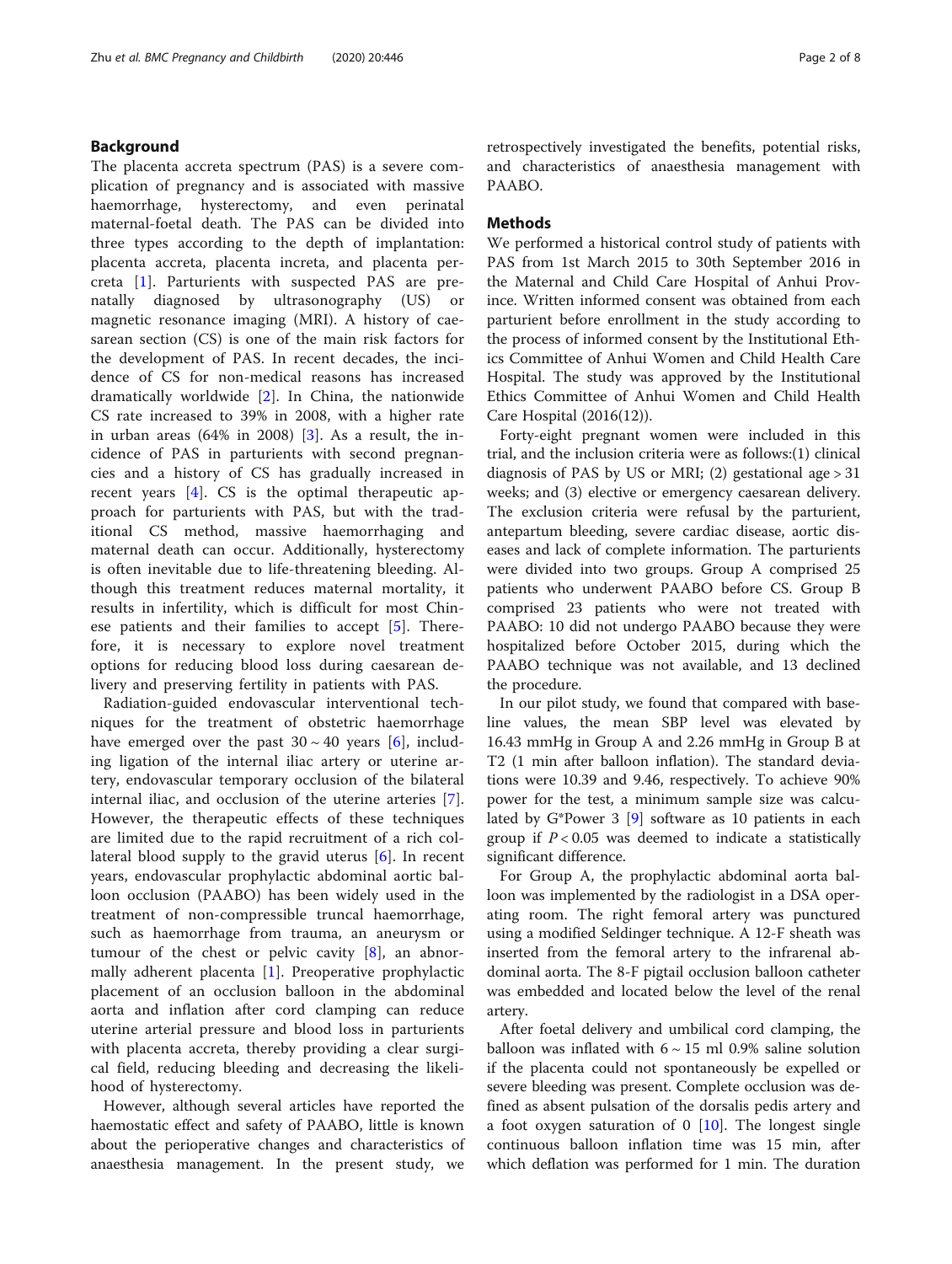of total occlusion was recorded for all patients. Once balloon inflation was achieved and a surgical field with less blood was obtained, the obstetricians set out to perform either conservative management or hysterectomy. When the operation was completed, the balloon was deflated for 1 min to check bleeding. If there was no recurrence of bleeding, the balloon remained deflating. If bleeding was observed, the balloon was re-inflated. Uterine artery embolization was carried out by the obstetrician. Subtotal hysterectomy was performed when necessary. If the placenta had penetrated the uterine wall and injured the bladder, the urologist might repair the bladder. Hysterectomy was carried out if the bleeding could not be controlled by the above operation. As soon as the operation was completed and there was no fresh uterine bleeding, the balloon catheter was pulled out, while the arterial sheath was removed after 6 h with compression bandaging of the femoral artery puncture sites.

In Group B, patients underwent CS and placenta evacuation without balloon occlusion of the abdominal aorta, followed by uterine artery ligation, local excision of the uterine wall, bladder repair, and even hysterectomy according to the placenta accreta location and depth. The intramuscular injection of uterotonic drugs ( 20 U of oxytocin and 100 µg of carbetocin or 250 µg of tromethamine) was given immediately after delivery of the baby and clamping of the umbilical cord.

Regarding the anaesthesia procedure, 24 parturients in Group A and 3 parturients in Group B were operated under general anaesthesia. General anaesthesia was performed with propofol (1.5 mg/kg), remifentanil (1.5 mg/ kg), and succinylcholine (1.5 mg/kg) followed by tracheal intubation and mechanical ventilation just before skin incision. Midazolam  $(2 \text{ mg})$ , sufentanil  $(0.3 \text{ µg/kg})$ , and cisatracurium (0.15 mg/kg) were added after foetal delivery. Continuous pumping of propofol (6 mg/kg/h) and remifentanil (2 µg/kg/h) was performed to maintain the depth of anaesthesia. One parturient in Group A and 20 parturients in Group B were administered combined spinal and epidural anaesthesia. The patient's vital signs, including blood oxygen saturation  $(SPO<sub>2</sub>)$ , electrocardiogram (EKG), invasive arterial blood pressure (IBP), central venous pressure (CVP), and arterial blood gas analysis, were monitored in all parturients.

## Data collection

## Primary outcomes

The primary outcomes were estimated blood loss (EBL), blood transfusion volume, incidence of hysterectomy, change in haemoglobin level after surgery, and vital parameters during surgery. EBL was calculated with the collection of blood in the suction bottle and the weight of the surgical swabs, subtracting the volume of amniotic fluid. Data on vital signs including systolic blood pressure (SBP), diastolic blood pressure (DBP) and heart rate (HR) were recorded at baseline (T0), 1 min before balloon inflation (T1), 1 min after balloon inflation (T2), 5 min after inflation (T3), 1 min after deflation (T4), and 5 min after deflation (T5).

## Secondary outcomes

The secondary outcomes included the operating time from the time of skin incision to skin closure, the balloon occlusion time, maternal balloon occlusion-related complications, neonatal outcomes including Apgar scores at 1 and 5 min, and a comparison of the outcomes in general anaesthesia versus regional anaesthesia.

## Statistical analysis

Continuous variables were expressed as the mean ± standard deviation. Categorical variables are described as numbers and percentages. Data were analysed by using SPSS version 16.0. Normally distributed data, such as demographic data, EBL, change in haemoglobin levels and operating time, were analysed using independent samples *t*-tests. Abnormally distributed data, such as the volume of red blood cells transfused, were analysed using the Mann-Whitney  $U$  test. Categorical variables, such as hysterectomy, neurologic complications of the lower limbs, and gastrointestinal complications, were assessed using Fisher's exact test. For laboratory data, paired t-tests were used to compare the preoperative and postoperative values, and two-sample  $t$ -tests were used to compare data from the two groups. Vital parameters including SBP were analysed by repeated measures ANOVA.  $P < 0.05$  was considered statistically significant.

## Results

According to the guidelines for treatments of PAS, a total of 40 parturients were implanted abdominal aorta balloon prophylactically but only 25 balloons ultimately needed to be inflated. Data in this study were recorded for all 48 parturients with 25 cases of PAABO and 23 cases of non-treatment with PAABO. The demographic and obstetric characteristics of the parturients were comparable, and are shown in Table [1.](#page-3-0) The mean time from balloon inflation to deflation was  $16.1 \pm 6.4$  min (Table [2\)](#page-3-0), and the mean volume of 0.9% saline was  $9.9 \pm$ 3.4 ml (Table [2](#page-3-0)). The operations of 24 cases in Group A and 3 cases in Group B were completed under general anaesthesia.

The amount of EBL was significantly lower in Group A than in Group B ( $P = 0.046$ , Table [2](#page-3-0)). The number of patients with  $EBL \geq 1000$  ml was lower in Group A than in Group B, and this difference was statistically significant ( $P = 0.006$ , Table [2](#page-3-0)). No statistically significant differences in the number of units of red blood cells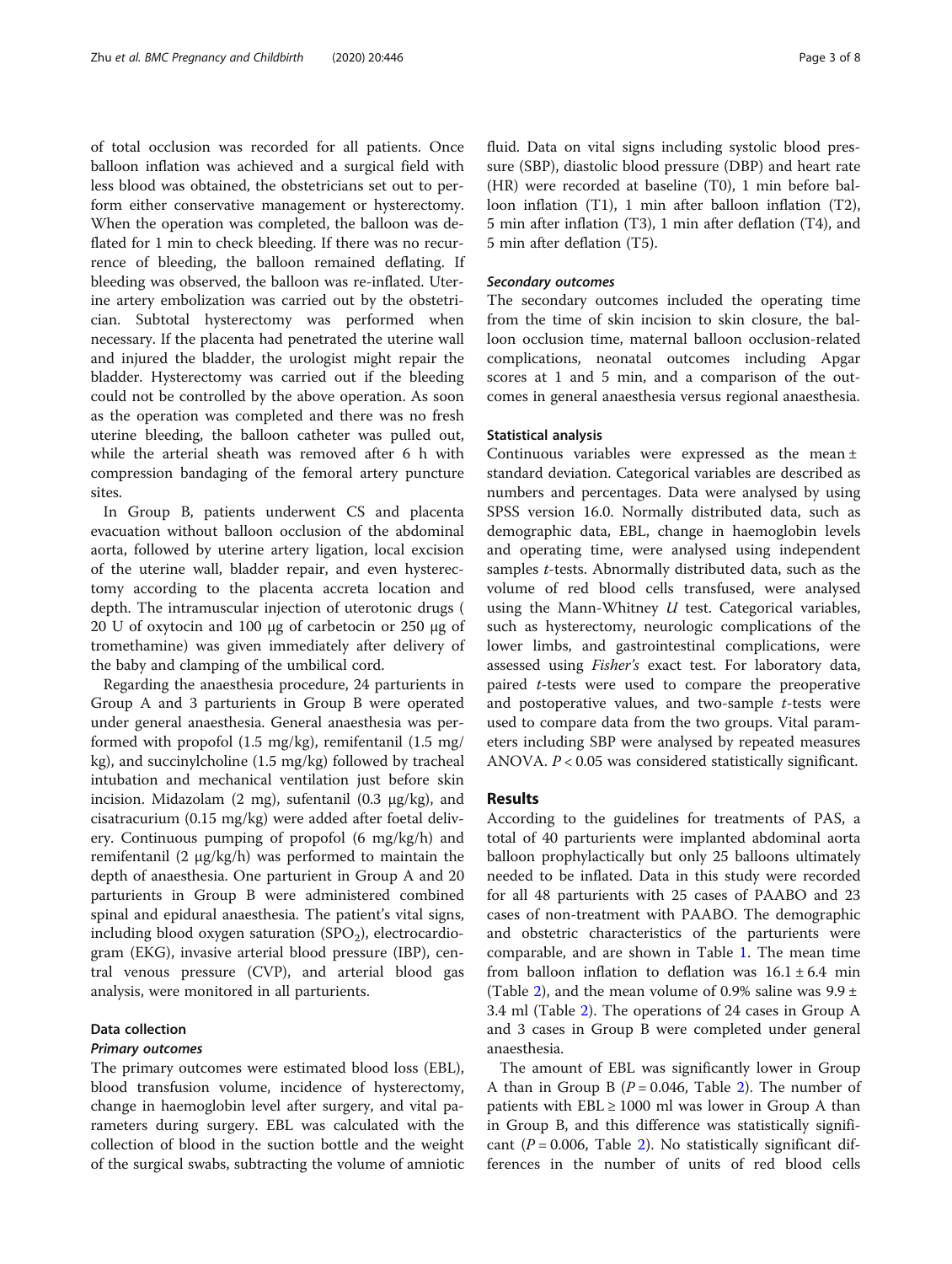<span id="page-3-0"></span>

| Characteristics               | Group A $(n = 25)$ | Group B $(n = 23)$ | $P$ value |
|-------------------------------|--------------------|--------------------|-----------|
| Maternal age, y               | $32.7 \pm 4.9$     | $31.3 \pm 6.4$     | 0.404     |
| Weight, kg                    | $69.2 \pm 8.5$     | $70.9 \pm 6.5$     | 0.508     |
| Gestational weeks, w          | $36.4 \pm 2.3$     | $36.4 \pm 1.4$     | 0.983     |
| Gravidity                     | $3.7 \pm 1.4$      | $3.9 \pm 1.2$      | 0.543     |
| Prior cesarean deliveries     | $1.2 \pm 0.5$      | $1.2 \pm 0.7$      | 0.919     |
| Type of cesarean delivery     |                    |                    | 0.091     |
| Elective cesarean delivery    | 24 (96)            | 18 (78)            |           |
| Emergencycesarean delivery    | 1(4)               | 5(22)              |           |
| Type of placenta previa       |                    |                    | 0.424     |
| Placenta previa alone         | 7(28)              | 11(48)             |           |
| Placenta previa with accreta  | 12(48)             | 8(35)              |           |
| Placenta previa with percreta | 6(24)              | 4(17)              |           |

Data expressed as mean  $\pm$  SD or n (%). SD standard deviation

transfused, operative times, or changes in haemoglobin before and after surgery were observed (Table 2). Hysterectomy was performed in 2 cases in Group A and 4 cases in Group B  $(P = 0.407,$  Table 2). One neonate in Group A and 2 ones in Group B had Apgar scores < 7 at 1 min ( $P = 0.941$ , Table 2). All delivered foetuses had Apgar scores > 7 at 5 min.

Data on the vital signs of the two groups were shown in Fig. [1.](#page-4-0) In Group A, there were no significant differences in SBP, DBP or HR from T0 to T1. Increased SBP, DBP and HR indexes were observed at T2 and T3 compared with T0 and T1  $(P < 0.01$ , Fig. [1\)](#page-4-0). Decreases in these parameters were observed at T4 and T5 compared with T0  $(P < 0.05$ , Fig. [1\)](#page-4-0). In Group B, there were no significant differences in SBP, DBP or HR from T1 to T5. The differences between both groups were statistically significant at T2, T3 and T4 ( $P < 0.01$ , Fig. [1\)](#page-4-0).

Next, perioperative complications including peripheral organ dysfunction, arterial thrombosis and nerve injury of the lower limb were assessed. When the postoperative and preoperative data were compared, the index values of LDH, GPT and GOT increased significantly in both groups  $(P < 0.01$ , Table [3](#page-4-0)). However, no statistically

Table 2 Operative characteristics and outcomes of parturients

| Outcomes                                | Group A $(n = 25)$ | Group B $(n = 23)$  | $P$ value |
|-----------------------------------------|--------------------|---------------------|-----------|
| Type of anesthesia                      |                    |                     |           |
| General anesthesia                      | 24 (96)            | 3(13)               | 0.000     |
| Regional anaesthesia                    | 1(4)               | 20 (87)             |           |
| Balloon occlusion time, min             | $16.1 \pm 6.4$     |                     |           |
| Volume of saline in the balloon, ml     | $9.9 \pm 3.4$      |                     |           |
| Operative time, min                     | $79.2 \pm 31.5$    | $81.2 \pm 37.9$     | 0.352     |
| Estimated blood loss, ml                | $1276.0 \pm 945.7$ | $1900.0 \pm 1157.2$ | 0.046     |
| Estimated blood loss ≥ 1000 ml          | 12(48)             | 20(87)              | 0.006     |
| Volume of red blood cells transfused    | $676.0 \pm 931.5$  | $713.0 \pm 1008$    | 0.485     |
| Change in hemoglobin, g/L               | $14.9 \pm 8.3$     | $16.5 \pm 8.6$      | 0.526     |
| Hysterectomy                            | 2(8)               | 4(17)               | 0.407     |
| Neurologic complications of lower limbs | 2(8)               | $\mathbf{0}$        | 0.490     |
| Gastrointestinal complication           | 10(40)             | 4(17)               | 0.117     |
| Thrombogenesis in lower limbs           | 0(0)               | 0(0)                |           |
| Apgar score $<$ 7                       |                    |                     | 0.941     |
| 1 min                                   | 1(4)               | 2(9)                |           |
| 5 min                                   | 0                  | $\mathbf{0}$        |           |

Data expressed as mean  $\pm$  SD or n (%). SD: standard deviation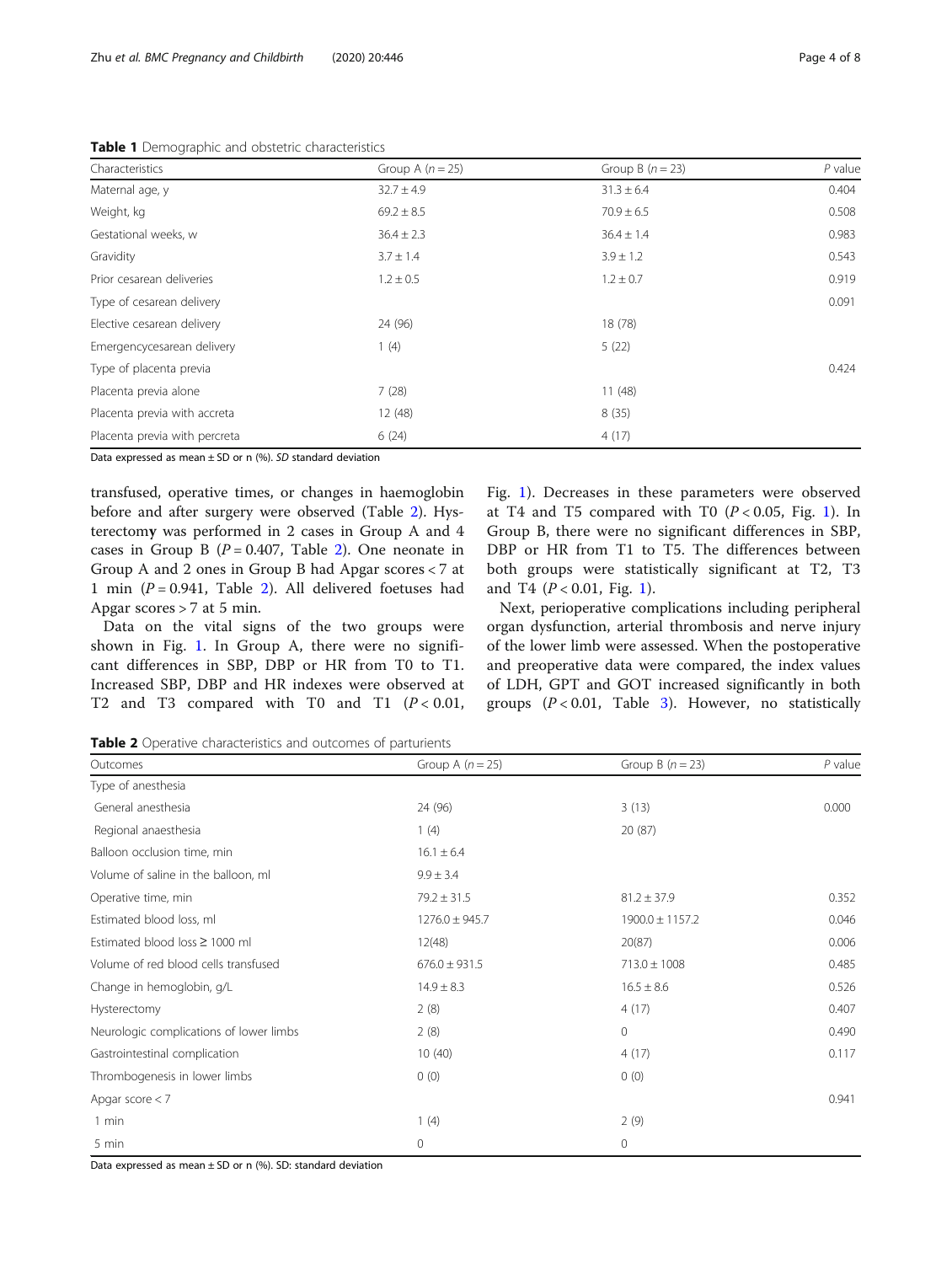<span id="page-4-0"></span>

significant differences were detected between the two groups (Table 3).

Gastrointestinal complications included abdominal distension, abdominal pain, diarrhoea, vomiting, paralytic intestinal obstruction (1 in Group B with bleeding volume of 1500 ml) and upper gastrointestinal stress ulcer (1 in Group A with a bleeding volume of 800 ml), which were totally found in 14 cases (10 in Group A and 4 in Group B, Table [2\)](#page-3-0). 2 cases of right lower limb paraesthesia were found in Group A (Table [2\)](#page-3-0), and none were recorded in Group B (Table [2](#page-3-0)). There were no cases of arterial thrombosis or maternal death (Table [2](#page-3-0)).

To compare the outcomes of mothers and babies under general anaesthesia (GA) with regional

Table 3 Comparation of lab data at preoperation and postoperation in both groups

|                        |                          | $\Gamma$ | Preoperation     | Postoperartion   | $P$ Value<br>(posto vs. preo) |
|------------------------|--------------------------|----------|------------------|------------------|-------------------------------|
| <b>LDH</b><br>(IU/L)   | Group A                  | 25       | $174.5 \pm 25.1$ | $307.6 \pm 62.9$ | 0.000                         |
|                        | Group B                  | 23       | $167.8 \pm 36.1$ | $322.2 \pm 87.4$ | 0.000                         |
|                        | P-value (between groups) |          | 0.452            | 0.508            |                               |
| <b>GPT</b><br>(IU/L)   | Group A                  | 25       | $14.4 \pm 10.7$  | $20.5 \pm 16.0$  | 0.005                         |
|                        | Group B                  | 23       | $16.6 \pm 14.2$  | $20.4 \pm 15.7$  | 0.001                         |
|                        | P-value (between groups) |          | 0.538            | 0.996            |                               |
| GOT<br>(IU/L)          | Group A                  | 25       | $18.4 \pm 7.0$   | $29.0 \pm 9.8$   | 0.000                         |
|                        | Group B                  | 23       | $19.6 \pm 9.1$   | $30.7 \pm 15.4$  | 0.000                         |
|                        | P-value (between groups) |          | 0.620            | 0.643            |                               |
| Cr<br>$(\mu mol/L)$    | Group A                  | 25       | $43.8 \pm 9.3$   | $44.3 \pm 9.0$   | 0.818                         |
|                        | Group B                  | 23       | $42.8 \pm 9.1$   | $47.2 \pm 9.1$   | 0.041                         |
|                        | P-value (between groups) |          | 0.710            | 0.278            |                               |
| <b>BUN</b><br>(mmol/L) | Group A                  | 25       | $2.9 \pm 0.7$    | $3.0 \pm 1.0$    | 0.582                         |
|                        | Group B                  | 23       | $3.0 \pm 0.8$    | $3.1 \pm 0.9$    | 0.143                         |
|                        | P-value (between groups) |          | 0.643            | 0.490            |                               |

Data expressed as mean ± SD. SD standard deviation; LDH lactate dehydrogenase; GPT glutamic pyruvic transaminase; GOT glutamic-oxaloacetic transaminase; Cr creatinine; BUN blood urea nitrogen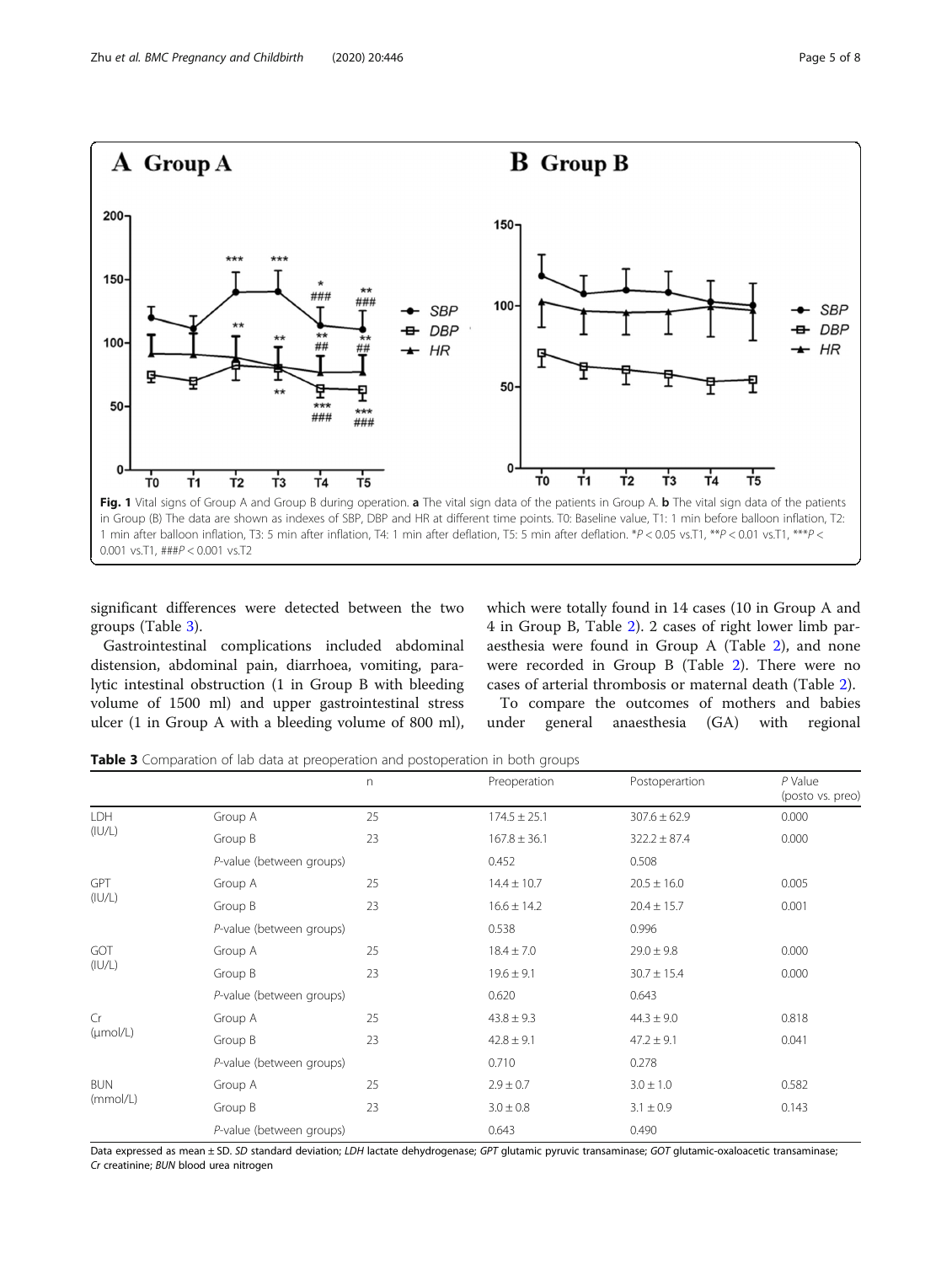anaesthesia (RA), the time from skin incision to delivery, operative duration, EBL, and Apgar scores were collected (Table 4). The results found no significant differences between both groups in operative duration, EBL, and Apgar scores ( $P > 0.05$ , Table 4). However, the average duration of induction-to-delivery was  $6.6 \pm 2.1$  min, and the average duration of skin incision to delivery was  $5.4 \pm 1.8$  min in the GA group. The average duration of skin incision to delivery was  $8.0 \pm 2.7$  min in the RA group, which was significantly longer than that in the GA group  $(P < 0.001$ , Table 4).

## **Discussion**

In this study, we found that balloon occlusion could reduce EBL and the ratio of  $EBL \ge 1000$  ml. Here, in patients with PAS, PAABO was confirmed to have more advantages in reducing blood loss during caesarean delivery than traditional interventional therapies. These re-sults were consistent with previous research [\[11\]](#page-7-0).

In response to this novel technology, it is imperative for anaesthesiologists to be familiar with the physiologic changes induced by balloon inflation and deflation to conduct appropriate anaesthetic methods and to address massive haemorrhage. Until now, few reports have addressed the points about anaesthetic management. Anaesthesiologists' goal is to develop an appropriate anaesthesia regimen with no adverse effects on women and babies, to minimize fluctuations during operative haemodynamics, to address haemorrhagic events, and to prevent perioperative complications [[11](#page-7-0)].

Anaesthesia for CS with PAS remains controversial. Regarding the potential impact of anaesthesia on babies, the preferred anaesthetic method for CS is regional anaesthesia [[12\]](#page-7-0). However, GA is superior to RA in patients with a risk of severe haemorrhage or prolonged surgical time. According to the previous literature, there is no significant difference in neonatal outcomes between regional and general anaesthesia [\[12](#page-7-0)]. In the early cases, we attempted to operate under RA but failed due to the severe discomfort of the parturients with abdominal distension at balloon inflation. Therefore, we selected GA for the remaining 24 parturients in Group A. For the parturients in Group B, we preferred RA, with 20 parturients in Group B receiving RA and 3 parturients receiving GA due to an emergency or haemorrhagic shock. In GA, the amount of anaesthetic crossing the placenta into the foetal circulation is determined by the physicochemical and structural properties of the drug as well as the dose and duration of transplacental transfer. Therefore, the duration from infusion of propofol and remifentanil to delivery of babies should be as short as possible. However, abdominal adhesion and prolonged induction-to-delivery interval might commonly occur in parturients with PAS due to a history of CS. Thus, to minimize adverse effects on babies, experienced anaesthesiologists and obstetricians as well as intimate teamwork are needed. In this study, the average duration of induction-to-delivery was  $6.6 \pm 2.1$  min, which was longer than common CS. However, the skin incision-todelivery interval was  $5.4 \pm 1.8$  min in the GA group, which was significantly shorter than that in the RA group  $(8.0 \pm 2.7 \text{ min})$ . The difference might be attributed to the more experienced anaesthesiologists and obstetricians with intimate cooperation in the GA group. In this study, there were no differences in the Apgar scores when comparing Group A with Group B or GA with RA.

The results showed that arterial blood pressure was significantly elevated after balloon inflation, which was consistent with the report by Xin Wei [\[13](#page-7-0)]. A modest increase in arterial blood pressure was helpful for maintaining perfusion of the heart and brain, but excessively high pressure might be hazardous to patients with potential cardiac, pulmonary, or cerebral disease. A sudden elevation in arterial pressure would increase afterload and left ventricular work, which could lead to left ventricular dilation, myocardial ischaemia, and cerebral hyperperfusion. This might induce intracranial trauma or

|--|

| Outcomes                                   | $GA (n = 27)$   | $RA (n = 21)$    | $P$ value |
|--------------------------------------------|-----------------|------------------|-----------|
| Duration of induction-to-delivery, min     | $6.6 \pm 2.1$   |                  |           |
| Duration of skin incision-to-delivery, min | $5.4 \pm 1.8$   | $8.0 \pm 2.7$    | 0.000     |
| Operative duration, min                    | $82.6 \pm 42.6$ | $73.3 \pm 18.8$  | 0.224     |
| Estimated blood loss, ml                   | $1589 \pm 1373$ | $1557 \pm 573.2$ | 0.921     |
| Apgar score at 1 min                       | $9.0 \pm 0.2$   | $8.5 \pm 1.2$    | 0.069     |
| Apgar score at 5 min                       | $10.0 \pm 0.2$  | $9.9 \pm 0.3$    | 0.419     |
| Apgar score $< 7$                          |                 |                  |           |
| $1$ min                                    | 1(3.7)          | 2(9.5)           | 0.822     |
| 5 min                                      | 0               | 0                |           |

Data expressed as mean ± SD or n (%). SD standard deviation; GA general anesthesia; RA regional anesthesia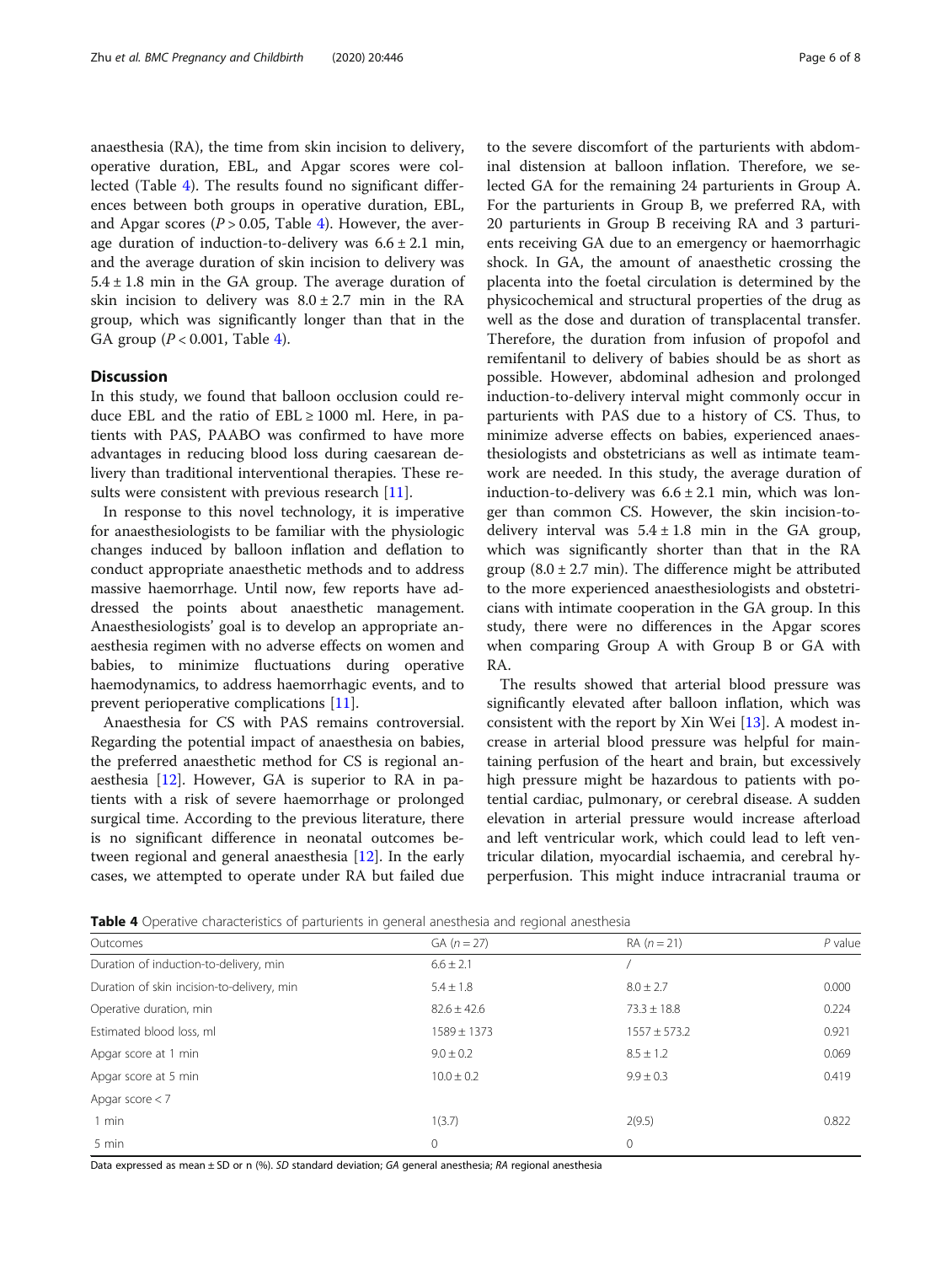bleeding [[14\]](#page-7-0). A recent report showed that increased blood pressure induced by balloon inflation can increase cerebral blood flow risk and exacerbate a pre-existing cerebral injury such as a contusion or intracranial haemorrhage [[15](#page-7-0)]. Current guidelines recommend an optimal cerebral perfusion pressure (CPP) of 60 mmHg for patients during balloon inflation [\[14](#page-7-0)]. In addition, there would be a drastic reduction in blood pressure when the balloon was deflated, which might lead to ischaemia of the myocardium, brain, or intestine. Therefore, it is important for anaesthesiologists to take measures to reduce fluctuations in haemodynamics during balloon inflation and deflation. Relevant measures include increasing the depth of anaesthesia and the use of opioid analgesics and vasoactive drugs. IBP monitoring is imperative for real-time observation of vital signs and monitoring of blood gas indicators.

Complications are the most important features that anaesthesiologists need to focus on with regard to PAABO. The relevant complications include embolization of the lower extremities [[7\]](#page-7-0), ischaemic injury of the myocardium, kidneys, lungs, intestines and spinal cord  $[16]$  $[16]$  and aorta rupture or dissection, which can lead to maternal death [\[17](#page-7-0)]. To prevent or reduce the potential risks of PAABO, the following should be performed: (1) minimization of the occlusion time,(2) maintenance of the balloon diameter at the smallest size that blocks blood flow and (3) localization of the balloon below the renal artery origin to reduce the risk of renal injury. As currently there is no uniform standard for the duration of balloon occlusion [[11](#page-7-0)]. Yeung and Wahlberg [[16,](#page-7-0) [18\]](#page-7-0) showed that the morbidity of postoperative renal failure decreased at < 20 min of ischaemia and increased 10-fold at > 50 min of the ischaemia. However, some studies have shown that the spinal cord might tolerate the occlusion up to 30 min [[19](#page-7-0), [20](#page-7-0)]. Andoh et al. [[21](#page-7-0)] suggested a 25-min occlusion time in caesarean hysterectomy for placenta accreta. Masamoto et al. [[22\]](#page-7-0) suggested that the longest occlusion time be 80 min without intra- or postoperative complications. The maximum occlusion time for parturients needs to be explored. To prevent or reduce the risk of aortic rupture, the occlusion time and diameter of the balloon should both be restricted [[23\]](#page-7-0). Regarding the diameter of the balloon, Liu et al.. confirmed that the diameter of the aorta could be estimated by pelvic MRI prior to surgery and that the commonly used size was  $16 \sim 20$  mm [[1\]](#page-7-0). In this study, the longest continuous duration of balloon inflation was restricted to less than 15 min. If a continuous long-term block is needed for surgery, the balloon inflation should be alternated with 1-min deflations to restore the blood supply [\[17\]](#page-7-0).The principle of balloon expansion in our operation was to use the minimum volume to block blood flow and limit the maximum volume to 15 ml. The mean volume for inflation of the balloon was  $9.9 \pm 3.4$  ml. The results showed that the rate of neurologic complications of the lower limbs in Group A was 8%. Gastrointestinal complications were found in 14 cases (10 in Group A and 4 in Group B). The most common gastrointestinal dysfunction in Group B was abdominal distension, which might be a result of low intestinal movement after GA. Meanwhile, two more severe cases with paralytic intestinal obstruction (1 case in Group B) as well as upper gastrointestinal stress ulcer (1 case in Group A) might due to gastrointestinal stress response after severe bleeding. Hence, for the patients with massive bleeding, the proton pump inhibitors should be administered to reduce the stress injury to the gastrointestinal mucosa. The index values of GPT and GOT significantly increased in both groups when comparing the preoperative and postoperative indicators. The indexes were still in the normal range, suggesting that the PAABO operation did not lead to severe gastrointestinal complications. The index of postoperative LDH activity was significantly elevated in both groups, and no significant differences were found between the groups. LDH is one of most important glycolytic enzymes in cells, and it functions as a marker of ischaemia/reperfusion injury. LDH is released into the blood when cells are damaged. Haemorrhage and ischaemia/reperfusion injury can elevate LDH activity and lead to gastrointestinal/intestinal complications [[24\]](#page-7-0). All of the complications and elevated biochemical indexes were resolved and returned to normal, respectively, and there was no permanent harm.

The present study had several limitations. First, it was a retrospective and single-centre study, in which there was a lack of randomness in grouping, leading to selection bias. Second, the sample size was relatively small, which might lead to a less statistically powerful sample and unstable and inaccurate results. Third, we compared the effect of GA with RA in all patients with PAS rather than those with PAABO, resulting in some defects of imbalance and incompletion. Finally, the depth of the study is insufficient, and some indexes such as lactic acid could have been affected by inflation balloon. Therefore, a prospective and multicentre study with more patients is needed.

## Conclusions

PAABO reduced perioperative blood loss and the risk of hysterectomy in parturients with PAS. Sophisticated anaesthetic management should be implemented to minimize adverse effects on mothers and babies, to prevent or treat perioperative complications, and to address gastrointestinal disorders caused by massive blood loss. The management mode of multi-disciplinary team cooperation was very necessary for successful treatment with PAS and PAABO [[25\]](#page-7-0).